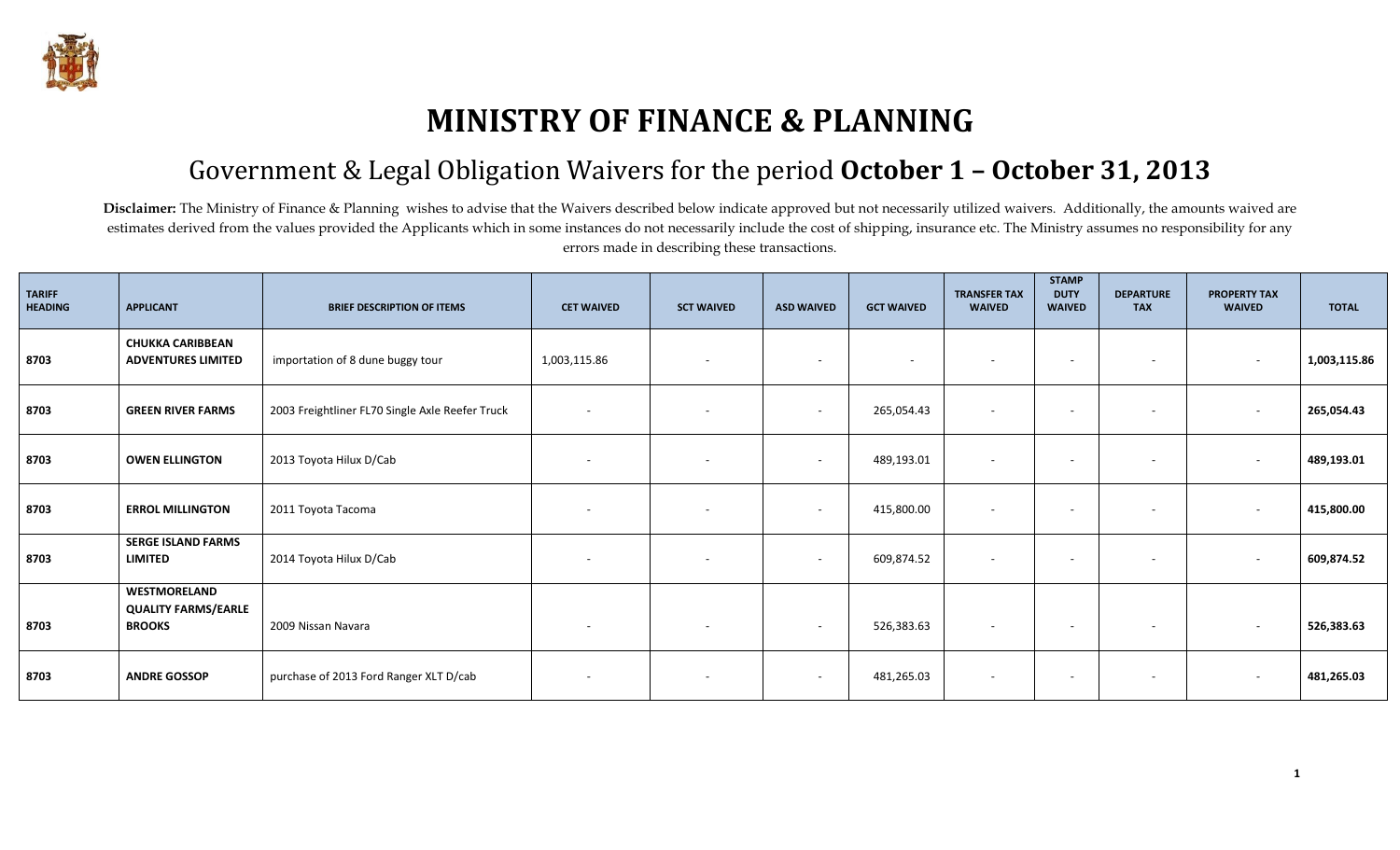

| <b>TARIFF</b><br><b>HEADING</b> | <b>APPLICANT</b>                            | <b>BRIEF DESCRIPTION OF ITEMS</b>                     | <b>CET WAIVED</b> | <b>SCT WAIVED</b>        | <b>ASD WAIVED</b>        | <b>GCT WAIVED</b> | <b>TRANSFER TAX</b><br><b>WAIVED</b> | <b>STAMP</b><br><b>DUTY</b><br><b>WAIVED</b> | <b>DEPARTURE</b><br><b>TAX</b> | <b>PROPERTY TAX</b><br><b>WAIVED</b> | <b>TOTAL</b> |
|---------------------------------|---------------------------------------------|-------------------------------------------------------|-------------------|--------------------------|--------------------------|-------------------|--------------------------------------|----------------------------------------------|--------------------------------|--------------------------------------|--------------|
| 8703                            | <b>ANDREW</b><br><b>MATTRASINGH</b>         | purchase of 2013 Volkswagen Amarok<br>- Trendline 4x4 |                   |                          | $\sim$                   | 597,520.61        |                                      | $\sim$                                       | $\sim$                         | $\sim$                               | 597,520.61   |
| 8703                            | <b>CLEVE BUCKNOR</b>                        | purchase of 2010 Toyota Tacoma pickup                 |                   |                          | $\overline{\phantom{a}}$ | 511,902.71        |                                      | $\sim$                                       | $\sim$                         | $\overline{\phantom{a}}$             | 511,902.71   |
| 8703                            | <b>GIFTON GILLINGS</b>                      | purchase of 2009 Toyota Hilux Vigo pickup             |                   |                          | $\overline{\phantom{a}}$ | 451,185.97        |                                      |                                              |                                | $\sim$                               | 451,185.97   |
| 8703                            | <b>MAURICE KILDARE</b>                      | purchase of 2014 Toyota Hilux 4x4 D/Cab               |                   |                          | $\sim$                   | 643,004.46        |                                      | $\overline{\phantom{a}}$                     | $\sim$                         | $\sim$                               | 643,004.46   |
| 8703                            | <b>DAVID FONG</b>                           | purchase of 2014 Ford Ranger LTD 4x4 D/Cab<br>pickup  |                   |                          | $\sim$                   | 582,244.75        |                                      | $\overline{\phantom{a}}$                     | $\sim$                         | $\sim$                               | 582,244.75   |
| 8474                            | <b>CEMEX JAMAICA</b><br><b>LIMITED</b>      | importation of spare parts                            |                   |                          | $\sim$                   | 703,513.97        | $\sim$                               | $\sim$                                       | $\sim$                         | $\overline{\phantom{a}}$             | 703,513.97   |
| 8474                            | <b>CEMEX JAMAICA</b><br><b>LIMITED</b>      | importation of spare parts                            |                   |                          | $\sim$                   | 49,380.95         |                                      | $\overline{\phantom{a}}$                     | $\sim$                         | $\sim$                               | 49,380.95    |
| 8701                            | <b>LINSAY MYERS</b>                         | purchase of John Deere SP1850 Cane Loader             |                   |                          | $\sim$                   | 1,742,759.67      | ÷.                                   | $\overline{\phantom{a}}$                     | $\sim$                         | $\sim$                               | 1,742,759.67 |
| 8436                            | <b>HONEYKIST APIARIES</b><br><b>LIMITED</b> | purchase of beekeeping equipment                      |                   |                          | $\sim$                   | 619,104.82        | $\overline{\phantom{a}}$             | $\overline{\phantom{a}}$                     | $\sim$                         | $\overline{\phantom{a}}$             | 619,104.82   |
| 8436                            | <b>ROSE MARIE SAMUEL</b>                    | purchase of poultry house equipment                   |                   |                          | $\sim$                   | 5,866,845.05      |                                      | $\overline{\phantom{a}}$                     | $\sim$                         | $\sim$                               | 5,866,845.05 |
| 8701                            | <b>TREVOR WILLIAMS</b>                      | purchase of a tractor                                 |                   | $\overline{\phantom{a}}$ | $\sim$                   | 215,758.13        | $\overline{\phantom{a}}$             | $\sim$                                       | $\sim$                         | $\overline{\phantom{a}}$             | 215,758.13   |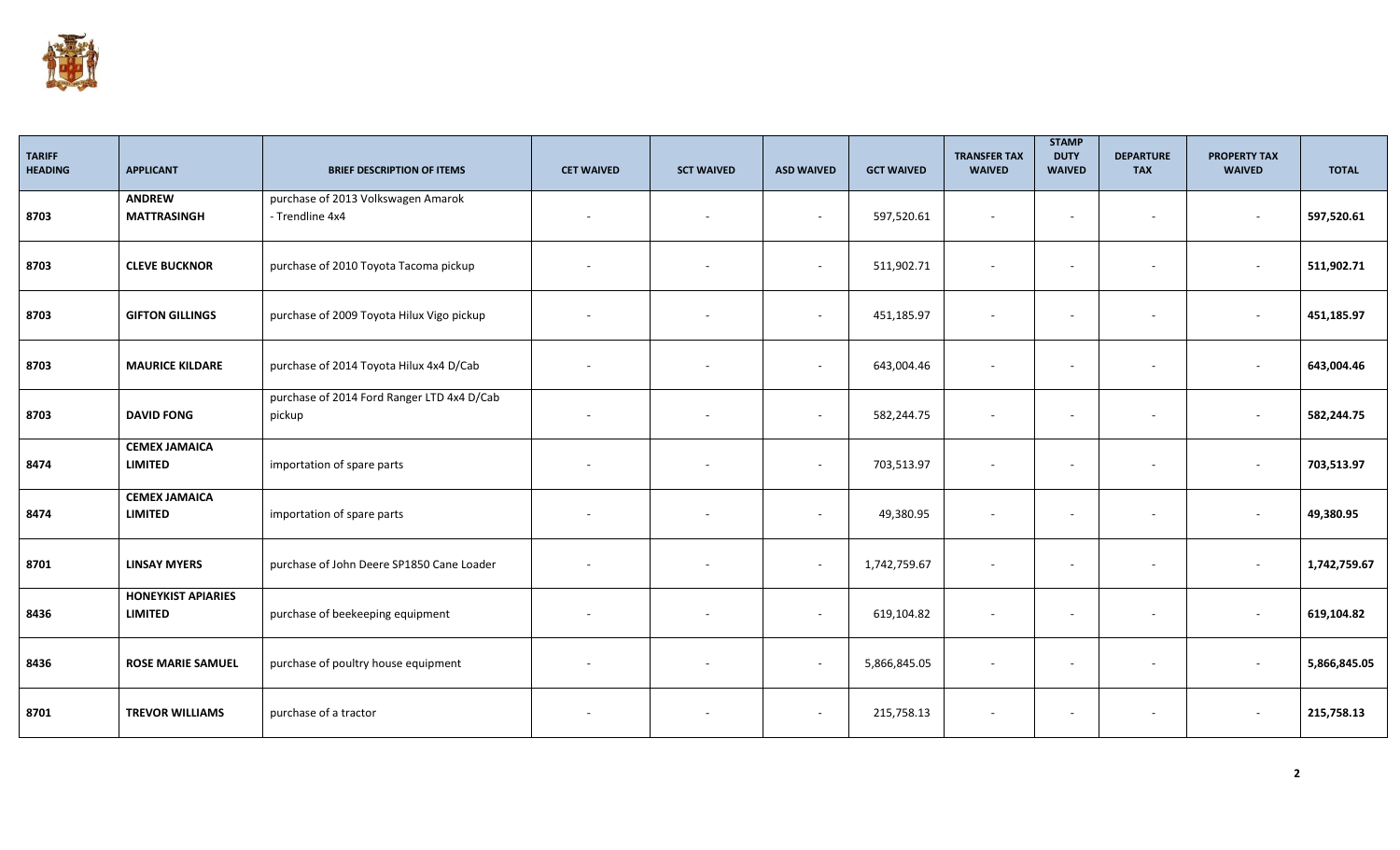

| <b>TARIFF</b><br><b>HEADING</b>                                                 | <b>APPLICANT</b>                                               | <b>BRIEF DESCRIPTION OF ITEMS</b>                                        | <b>CET WAIVED</b> | <b>SCT WAIVED</b>        | <b>ASD WAIVED</b> | <b>GCT WAIVED</b>        | <b>TRANSFER TAX</b><br><b>WAIVED</b> | <b>STAMP</b><br><b>DUTY</b><br><b>WAIVED</b> | <b>DEPARTURE</b><br><b>TAX</b> | <b>PROPERTY TAX</b><br><b>WAIVED</b> | <b>TOTAL</b>  |
|---------------------------------------------------------------------------------|----------------------------------------------------------------|--------------------------------------------------------------------------|-------------------|--------------------------|-------------------|--------------------------|--------------------------------------|----------------------------------------------|--------------------------------|--------------------------------------|---------------|
| 8703                                                                            | <b>BOWLAS CAR RENTAL</b><br><b>LIMITED</b>                     | purchase of two Suzuki Celerio                                           |                   | $\overline{\phantom{a}}$ | 387,875.80        |                          |                                      |                                              |                                |                                      | 387,875.80    |
| 6307, 8302,<br>8903, 6506                                                       | <b>CHUKKA CARIBBEAN</b><br><b>ADVENTURES</b><br><b>LIMITED</b> | purchase of tubes, harnesses, hemets etc                                 | 1,589,984.14      |                          |                   | $\overline{\phantom{a}}$ | $\overline{\phantom{a}}$             | $\overline{\phantom{a}}$                     | $\overline{\phantom{a}}$       | $\overline{\phantom{a}}$             | 1,589,984.14  |
| 8703                                                                            | <b>FIESTA CAR RENTALS</b><br><b>LIMITED</b>                    | purchase of 2014 Toyota corolla                                          |                   | 180,956.30               | 308,530.49        |                          |                                      |                                              |                                |                                      | 489,486.79    |
|                                                                                 | <b>JAMAICA PRIVATE</b><br><b>POWER COMPANY</b>                 | importation of goods and material                                        |                   |                          |                   | 15,480,642.40            |                                      |                                              |                                |                                      | 15,480,642.40 |
| 8436                                                                            | <b>ROWLINGTON FARM</b>                                         | importation of generators, farm tractor,<br>and other agricultural items |                   | $\sim$                   | $\sim$            | 1,589,835.37             | $\sim$                               | $\overline{\phantom{a}}$                     | $\overline{\phantom{a}}$       | $\sim$                               | 1,589,835.37  |
| 8703                                                                            | <b>JAMAICA TOURS</b><br><b>LIMITED</b>                         | purchase on two 2013 Toyota Rav4***<br>amendment                         | $\sim$            | 496,501.71               | $\sim$            | $\overline{\phantom{a}}$ | $\overline{\phantom{a}}$             | $\overline{\phantom{a}}$                     | $\overline{\phantom{a}}$       | $\sim$                               | 496,501.71    |
| 6908,8504,<br>8571,9408,<br>8443,9401,<br>8531,4419,<br>8425,7326,<br>8215,8211 | <b>LOST WORLD</b><br><b>AIRPORT</b><br><b>ATTRACTIONS</b>      | purchase of furniture, utensils, kitchen<br>hardware etc.                |                   |                          |                   | 3,412,123.00             |                                      |                                              |                                |                                      | 3,412,123.00  |
| <b>TOTAL</b>                                                                    |                                                                |                                                                          | 2,593,100.00      | 677,458.01               | 696,406.29        | 35,253,392.47            |                                      |                                              |                                | $\overline{\phantom{a}}$             | 39,220,356.77 |